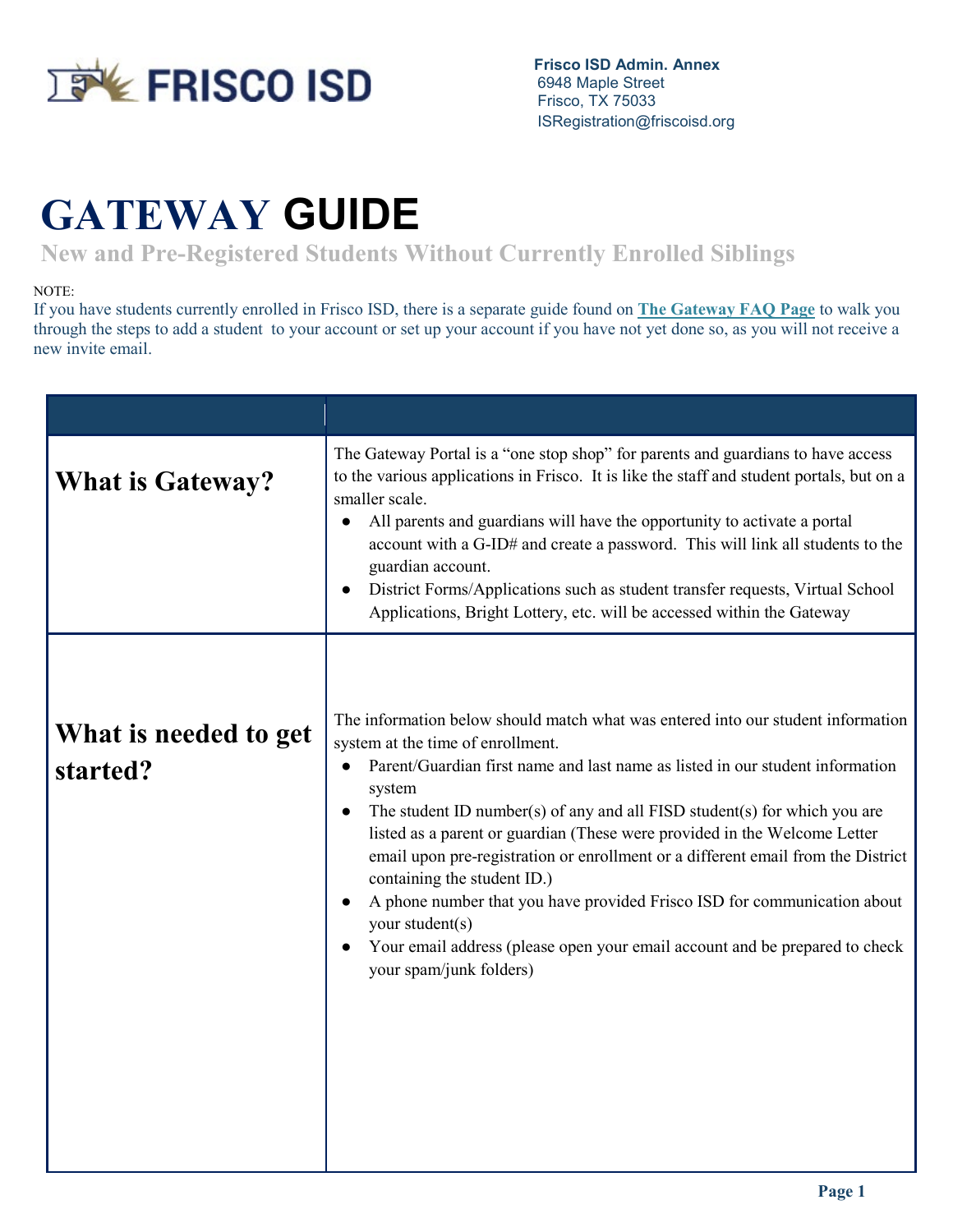| Step 1:<br>Parents/Guardians will receive<br>Invite eMail #1 from<br>noreply@friscoisd.org.<br>This will contain the Guardian ID $#$<br>username.<br>Click on the link to complete the<br>Authentication Request Form.                                                                                                                                                                                         | Invite eMail #1<br>noreply@friscoisd.org<br>AŁ<br>Mon<br>Frisco ISD The Gateway: Information for Guardians - Action Required<br>Dear E<br>eth.<br>Click to access the Authentication Page<br>Because you have been identified as a guardian of a student in the Frisco Independent School<br>District, an account through The Gateway has been created for you. Access to this portal will<br>provide you with important information for and about your student of<br>To activate your Gateway account, please go to the FISD Gateway Authentication Request Form.<br>You will need the following information to complete the form:<br><b>GID-Gateway</b><br>- Your portal access Gateway ID listed here: G272007<br><b>Username</b> |                                                                                                                                                                    |
|----------------------------------------------------------------------------------------------------------------------------------------------------------------------------------------------------------------------------------------------------------------------------------------------------------------------------------------------------------------------------------------------------------------|--------------------------------------------------------------------------------------------------------------------------------------------------------------------------------------------------------------------------------------------------------------------------------------------------------------------------------------------------------------------------------------------------------------------------------------------------------------------------------------------------------------------------------------------------------------------------------------------------------------------------------------------------------------------------------------------------------------------------------------|--------------------------------------------------------------------------------------------------------------------------------------------------------------------|
|                                                                                                                                                                                                                                                                                                                                                                                                                |                                                                                                                                                                                                                                                                                                                                                                                                                                                                                                                                                                                                                                                                                                                                      |                                                                                                                                                                    |
| Step 2:<br>You are now on the Gateway<br><b>Authentication Request Page</b><br>Fill in your information to activate<br>your Gateway Account and to link<br>each of your students to the account.<br>If you have two students or more who<br>are new or pre-registered, you can<br>click "Add Another Student ID".<br>This will ensure all students will be<br>"linked" to one account for you.<br>Click Submit | <b>The Gateway</b><br><b>Authentication Request</b><br>Parent/Guardian<br>Parent/Guardian<br><b>First Name:</b><br>Last Name:<br>h<br>At tt<br>EL<br><b>Guardian ID:</b><br>Provided in eMail #1<br>G2<br>Email:<br>d.org<br>@f<br>ab<br><b>Phone Number</b><br>$(214)$ 632-5969<br><b>Student IDs:</b><br>Add IDs for each student<br>you are listed as guardian for.<br><b>Provided in Enrollment</b><br>$\overline{2}$<br><b>Welcome Letter</b><br><b>Add another Student ID</b><br><b>SUBMIT</b><br>If successful, you should receive the above message:<br>ID xxxxxx was verified on your account.                                                                                                                              | Student IDs:<br>Add IDs for each student you are<br>listed as guardian for.<br>6<br>11<br><b>Add apother Student ID</b><br>6 was verified on your account.<br>ID 1 |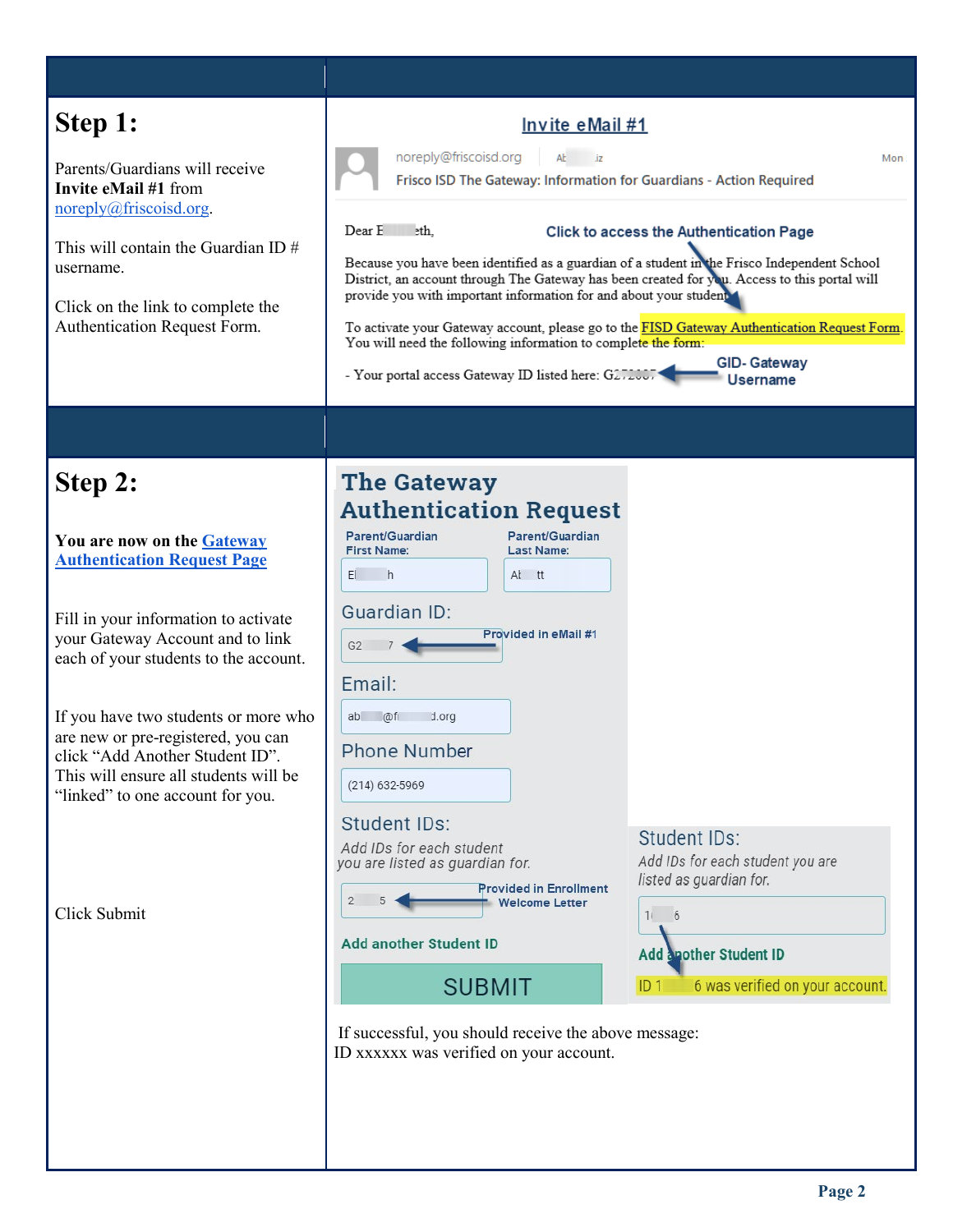